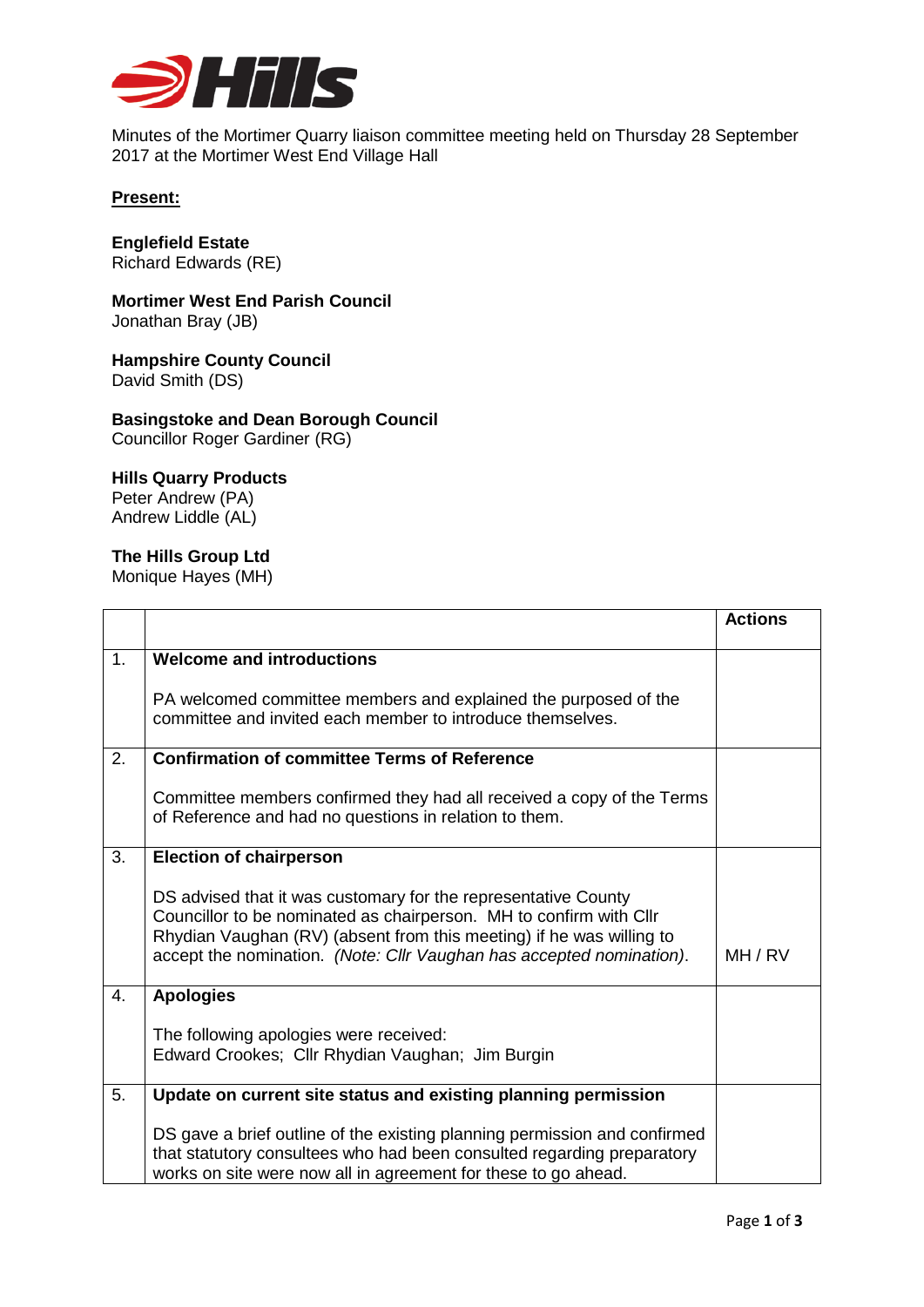|    | DS confirmed that the scheme fits well into the local Minerals Plan and<br>the reserves have been included in tonnages for the county.                                                                                                                                                                                                                           |  |
|----|------------------------------------------------------------------------------------------------------------------------------------------------------------------------------------------------------------------------------------------------------------------------------------------------------------------------------------------------------------------|--|
|    | PA confirmed that the design of the site is as per the original planning<br>permission.                                                                                                                                                                                                                                                                          |  |
|    | A leaflet giving a summary of the location, phasing and overall proposals<br>for the site was tabled for reference and members were advised that<br>details could also be found on the website: www.mortimerquarry.co.uk                                                                                                                                         |  |
| 6. | Update on programme of works for period September 2017-June<br>2018                                                                                                                                                                                                                                                                                              |  |
|    | AL advised on the programme of works including:                                                                                                                                                                                                                                                                                                                  |  |
|    | September / October 2017<br>Ecological monitoring and mitigation measures underway on Phase 1                                                                                                                                                                                                                                                                    |  |
|    | area                                                                                                                                                                                                                                                                                                                                                             |  |
|    | • Undertake resurfacing works to Englefield Forest estate office access<br>· SSE to undertaken cable works on 18/19 October, which will be<br>followed by clearance of sections of woodland for installation of cable<br>towers                                                                                                                                  |  |
|    | . Agree gantry construction details with Hampshire County Council                                                                                                                                                                                                                                                                                                |  |
|    | November / December 2017<br>· Installation of gantry including temporary closure of road<br>Earthmoving works to commence on Phase 1                                                                                                                                                                                                                             |  |
|    | November 2017 - March 2018<br>Preparation of Phase 2 and remainder of Phase 1 areas, tree felling<br>and de-stumping                                                                                                                                                                                                                                             |  |
|    | January 2018<br>· Install field conveyors at either end of gantry<br>· Reconnect services-BT, water, electricity<br>. Commence refurbishment of washing plant, installation of new sand<br>plant and associated equipment, and refurbishment of office units<br>· Recommissioning of weighbridge<br>· Soil stripping of Phase 1 and archaeological investigation |  |
|    | March / April 2018<br>· Mineral extraction commences<br>Commissioning of the plant                                                                                                                                                                                                                                                                               |  |
|    | <b>Winter 2018</b><br>Soil stripping of Phase 2 to commence                                                                                                                                                                                                                                                                                                      |  |
|    | AL reported on the vandalism that had taken place at the offices and the<br>working plant and gave details on improvements that will need to be<br>undertaken.                                                                                                                                                                                                   |  |
|    | PA advised that conveyors would be used to transport the material<br>across the site in place of dumper trucks as this will make the site quieter<br>with less dust and confirmed that these will be put in place from Phase 1.                                                                                                                                  |  |
|    |                                                                                                                                                                                                                                                                                                                                                                  |  |